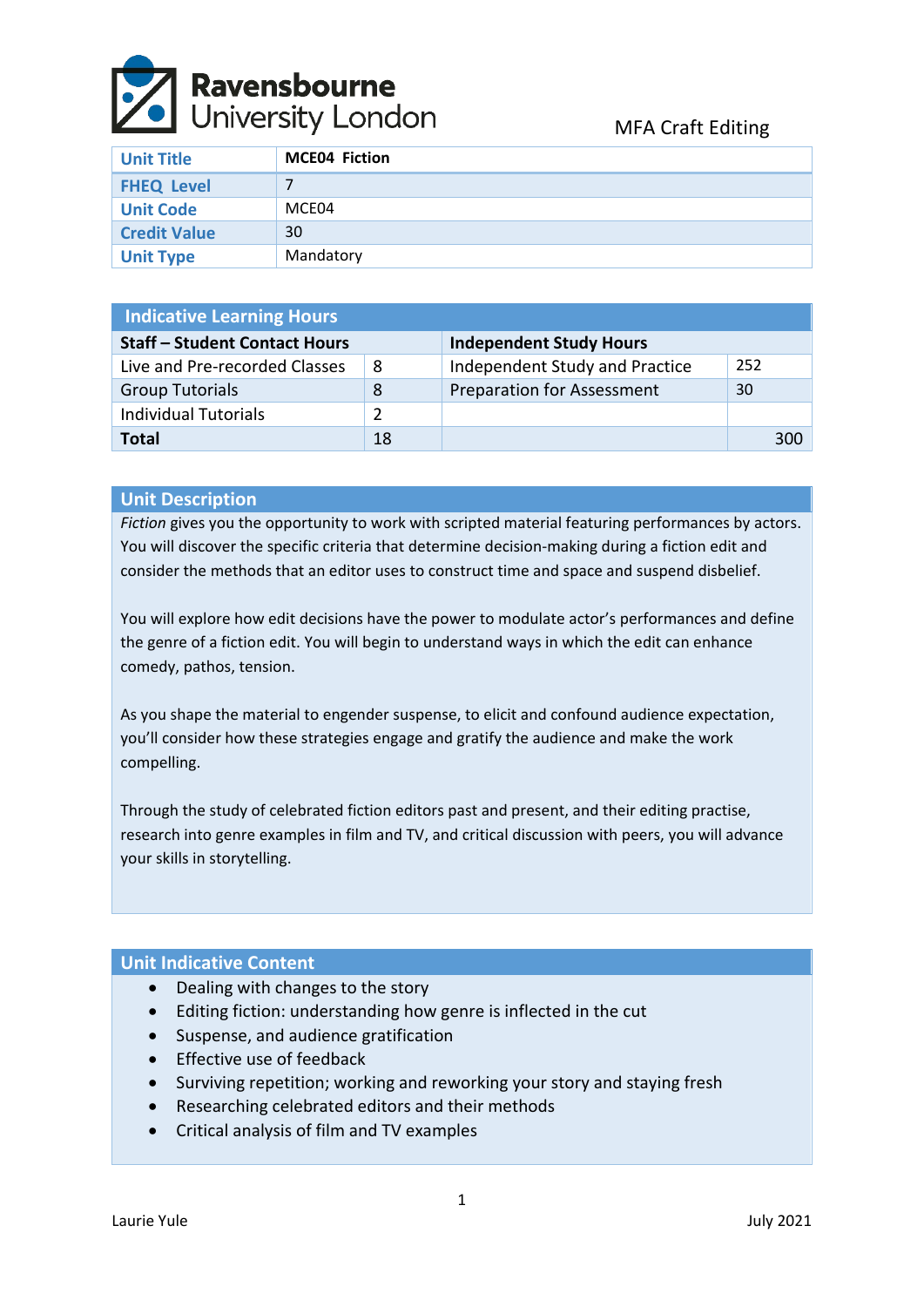**Unit Aims**

- Become accustomed to re-purposing the edit for different genres
- Understand the creation of suspense in editing practise
- Use critical analysis to develop articulation and discussion
- Develop research skills

## **Unit Learning Outcomes**

On successful completion of this unit, you will be able to

LO1 deploy research skills to gather and analyse information on editors and their methods standard

LO2 apply advanced storytelling and editing techniques to express multiple fiction genres.

LO3 analyse and rigorously critique film and TV fiction from an editing perspective, referencing structure, genre, and cutting techniques.

## **Learning and Teaching Methods**

This Unit will be delivered using a combination of:

- Briefings
- Live and Pre-recorded Lectures
- One-to-one tuition
- Tutor and peer-to-peer feedback
- Demonstrations
- Master classes
- Self-directed research
- Active learning/doing
- Problem-solving
- Real world case studies

#### **Assessment methods and tasks**

Assessment for this unit will conform to LOs and marking criteria and will typically be based on the delivery of:

- Edited work
- Critical reports
- Presentations
- Peer-to-peer feedback

| <b>Assessment tasks</b> | Weighting (%) (one grade or multi-grade<br>unit) |
|-------------------------|--------------------------------------------------|
| <b>Project Work</b>     | 100% (all work marked holistically)              |
|                         |                                                  |